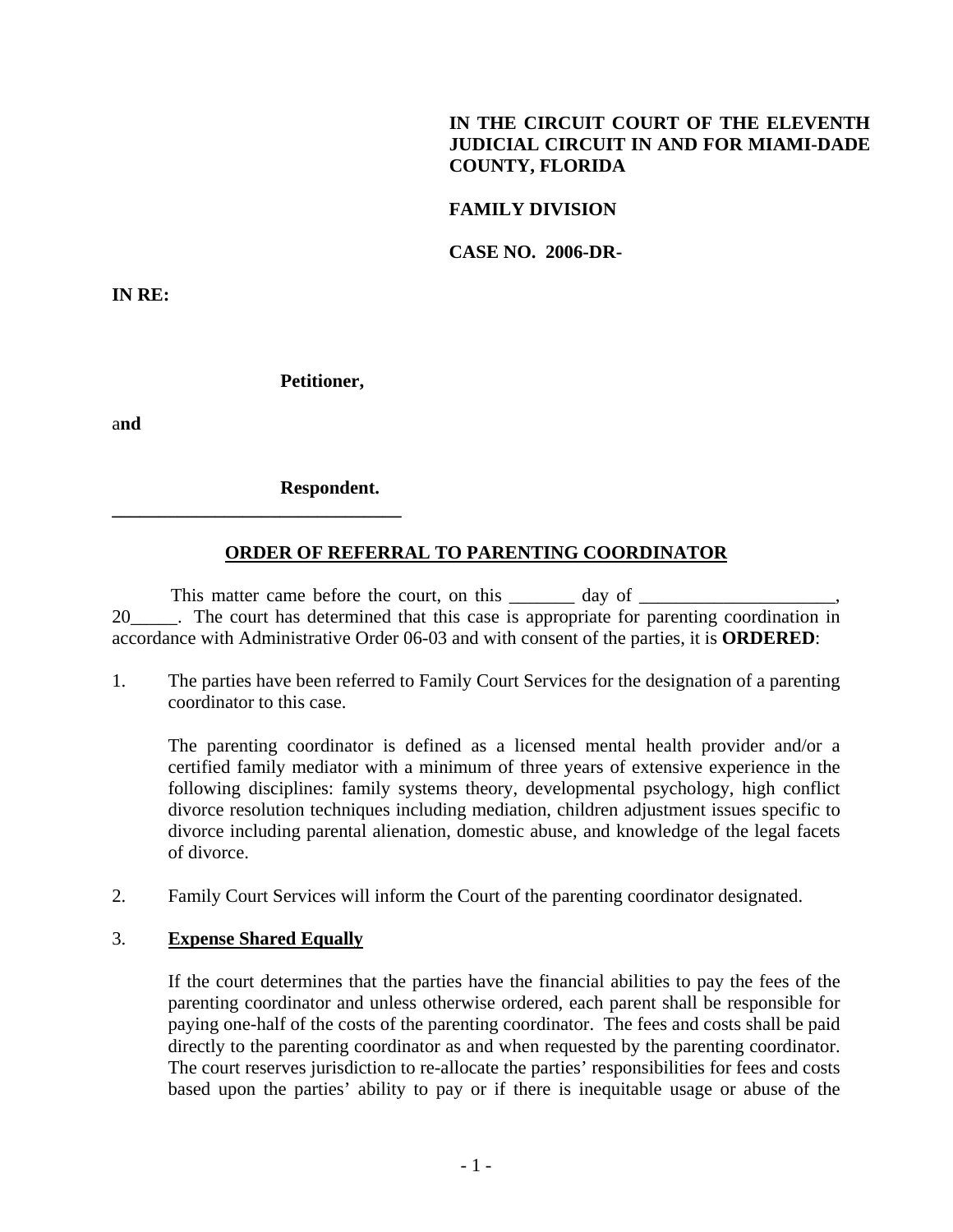parenting coordination process as substantiated by the parenting coordinator. The parenting coordinator shall not proceed until he/she is satisfied with the terms and conditions of the payment for his/her services and unless all of his/her fees and costs are paid by the parties in a timely manner as ordered. In the event of nonpayment, the parenting coordinator shall write a letter to the court and the court will schedule a case management conference.

# 4. **Parenting Coordinator's Role and Responsibilities**

- 4.1 For the purposes of Parenting Coordination, a non-substantive change is a modification to the Parenting Plan that does not 1) significantly change the quantity or decrease the quality of time the child spends with each parent; 2) modify the designation of primary or secondary residential parent or rotating custody status established in the Parenting Plan; 3) modify the overall designation of shared or sole parental responsibility; or 4) modify or add any terms of supervised visitation**.**
- 4.2 The parenting coordinator shall have the following roles and responsibilities:
	- A. Monitor implementation of a voluntary or court-ordered Parenting Plan or parenting schedule;
	- B. Facilitate the resolution of disputes regarding the implementation of the Parenting Plan, the schedule, or parenting issues, provided such resolution does not involve a substantive change to the Parenting Plan. If there is a history of domestic violence, the parenting coordinator shall not facilitate negotiation of any issue unless the court has made a finding on the record that the history of domestic violence will not compromise the negotiation process. If the court has authorized the facilitation of negotiation when there is a history of domestic violence, the facilitation process shall not involve one party negotiating directly with the other or the parties being required to be present in the same place;
	- C. Recommend to parents strategies for implementing the Parenting Plan or resolving other parenting issues. Such recommendations may include that one or both parents avail themselves of accessible and appropriate community resources, including, but not limited to, random drug screens, parenting classes, and individual psychotherapy or family counseling, if there is a history or evidence that such referrals are appropriate;
	- D. Recommend to the parents non-substantive changes to the Parenting Plan;
	- E. Educate the parents to effectively:
		- (i) Parent in a manner that minimizes conflicts;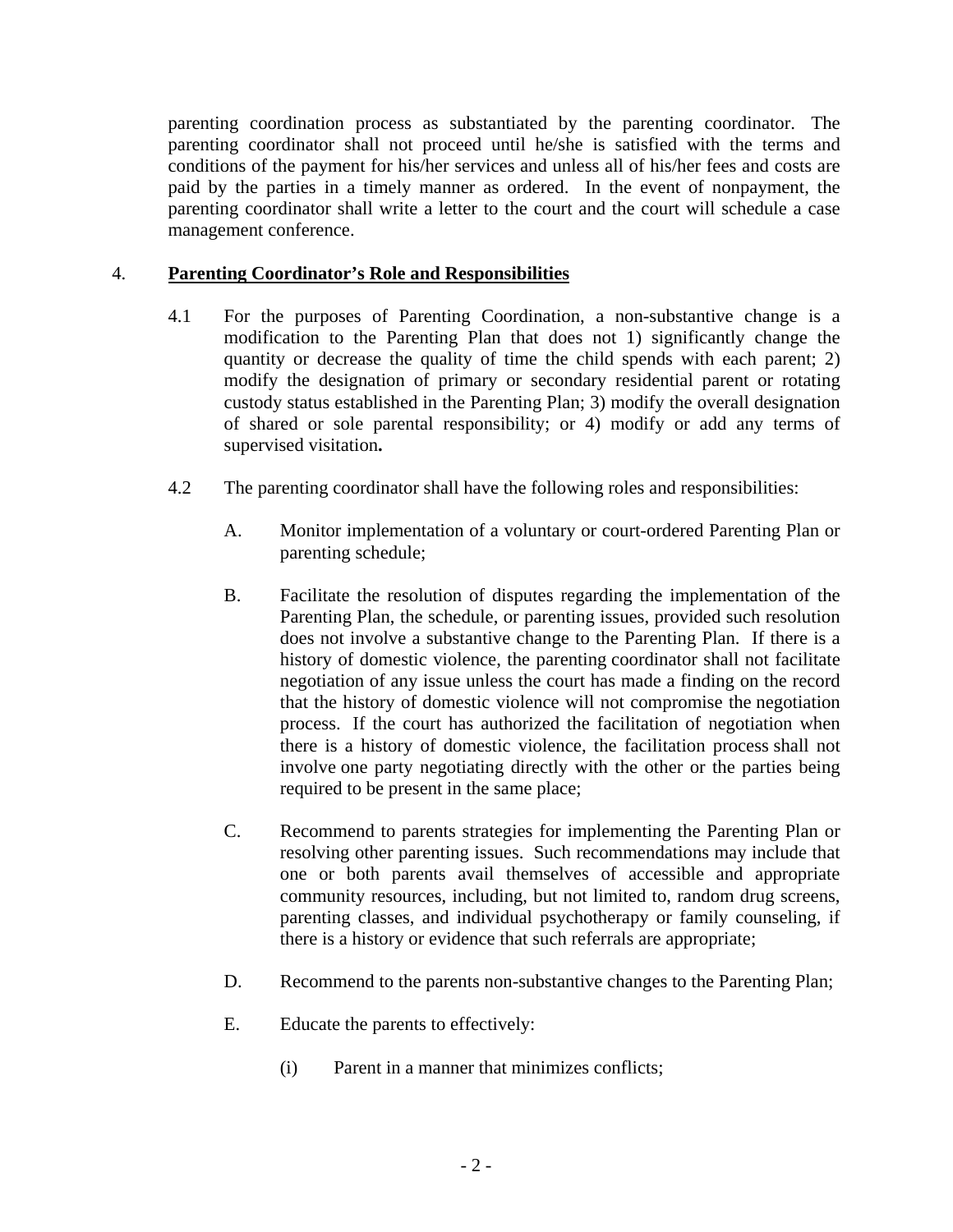- (ii) Communicate and negotiate with each other and their child(ren);
- (iii) Develop and apply appropriate parenting skills;
- (iv) Understand principles of child development and issues facing child(ren) when their parents no longer live together;
- (v) Disengage from the other parent when engagement leads to conflicts and non-cooperation;
- (vi) Identify the sources of their conflict with each other and work jointly to minimize conflict and lessen its deleterious effects on the child(ren); and
- (vii) Allow the child(ren) to grow up free from the threat of being caught in the middle of their parents' disputes
- F. Report to the court regarding compliance with the parenting coordination process which could include recommendations to the court about how to more effectively implement the parenting coordination process;
- G. Report to the court the extent of the parents' compliance with other court orders [therapy, drug tests, child therapy] without providing a recommendation on what should be done regarding any lack of compliance;
- H. Identify to the court the need for a decision on a particular parenting issue but not recommend the specific resolution of the decision;
- I. Communicate with the parents and their child(ren), separately or together, in person or by telephone;
- J. Provide information to health care providers and mental health providers for the parents and the child(ren), and to any other third parties, when reasonably deemed necessary by the parenting coordinator.
- 4.3 With the consent of the parties and provided that there is no history or evidence of domestic violence which would make any of the following inappropriate, the parenting coordinator shall have these additional responsibilities:
	- A. Temporary decision-making authority to resolve non-substantive disputes between the parties until such time as a court order is entered modifying the decision.
	- B. Communication with parties, children, health care providers, psychological providers and any other third parties deemed necessary by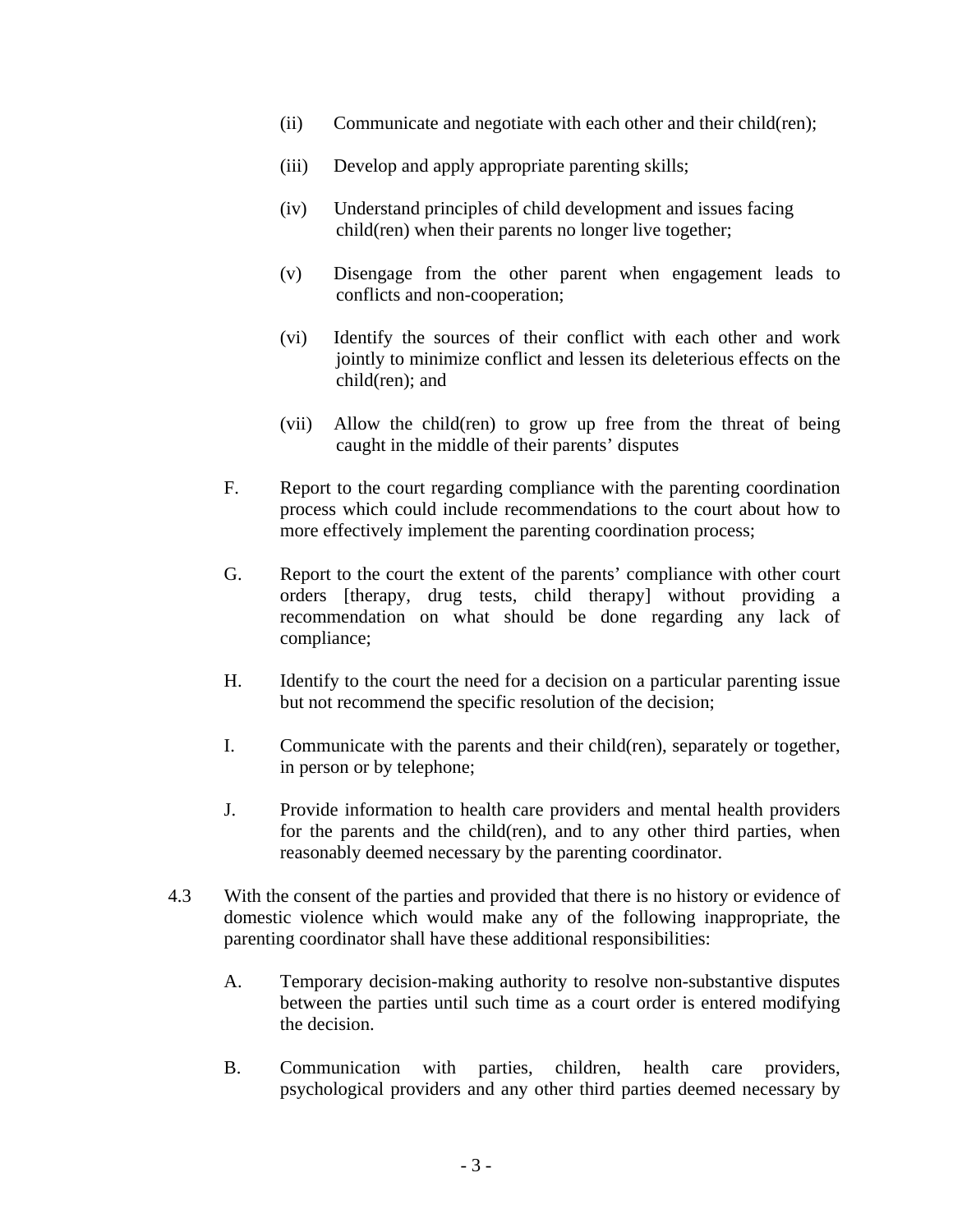the parenting coordinator. The parties will cooperate with the parenting coordinator and shall execute any necessary authorizations to enable the parenting coordinator to obtain information about the children and/or their parents.

C. Making recommendations to the court concerning non-substantive modifications to the Parenting Plan or developing an existing parenting plan when necessary.

# 5. **Parenting Coordinator Limitations**

- 5.1 A parenting coordinator may not serve in any of the following roles for any party or another member of the family for whom the parenting coordinator is providing or has provided parenting coordination services:
	- A. Custody evaluator or investigator
	- B. Mediator pursuant to chapter 44, Florida Statutes
	- C. Psychotherapist
	- D. Guardian Ad Litem
	- E. Attorney
	- F. Visitation Supervisor
- 5.2 A parenting coordinator may not:
	- A. Address financial matters between the parties;
	- B. Make a recommendation to court as to a substantive change in the Parenting Plan;
	- C. Modify the substantive rights of the parties as provided in the parenting agreement or other valid order;
	- D. If domestic violence is present or suspected, bring the parties within proximity of each other or facilitate party communication which would create the opportunity for violence or abuse or otherwise compromise the parenting coordination process;
	- E. Release confidential information, which is otherwise protected, that the parenting coordinator has received from other professionals except as may be ordered by the court or expressly agreed to by the necessary parties.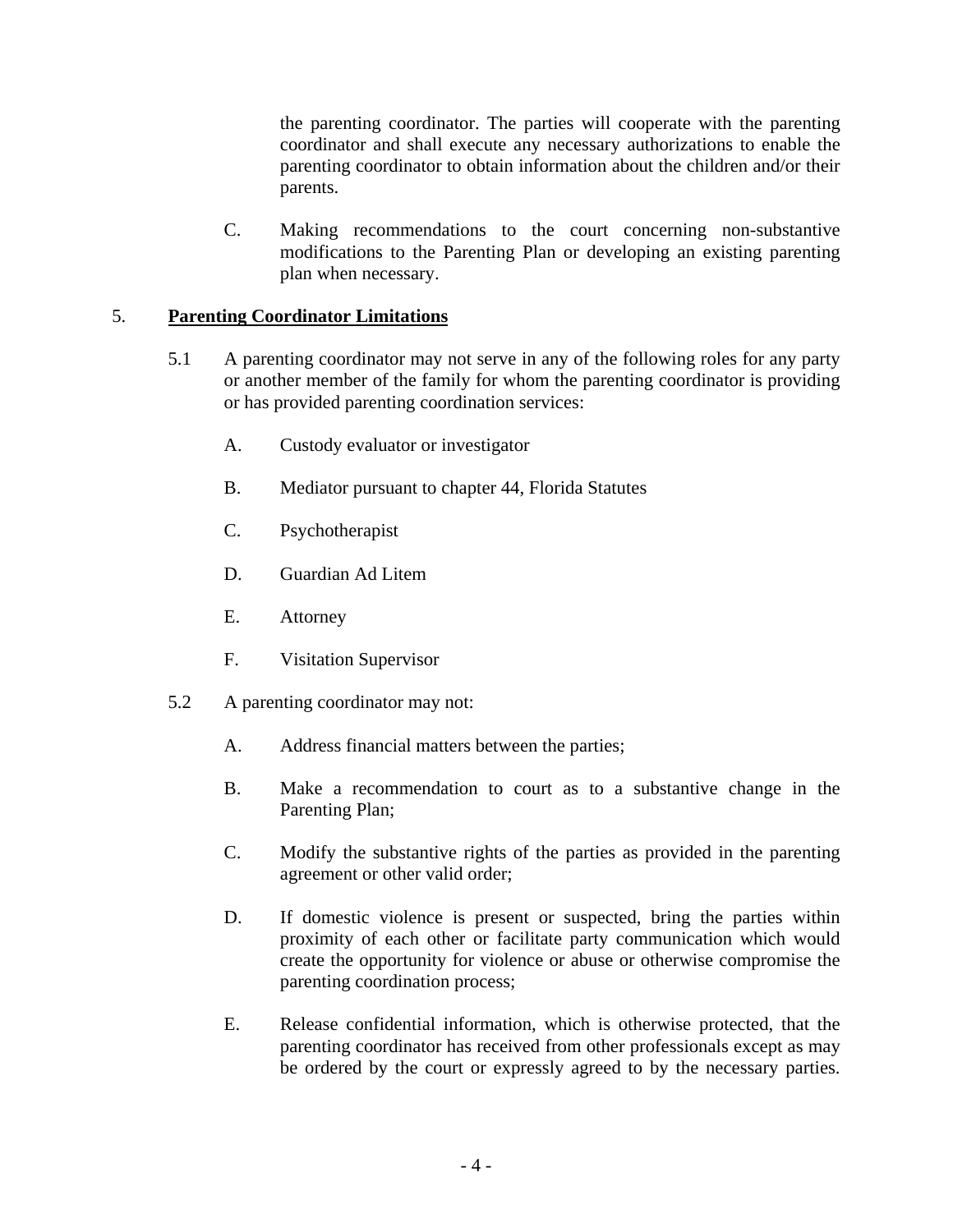5.3 A parenting coordinator is not required to provide crisis counseling or provide services during evenings or weekends.

## 6. **Scheduling**

 Each parent is responsible for contacting the parenting coordinator within 10 days of this order to schedule an initial meeting.

#### 7. **Domestic Violence**

If, during the parenting coordination process, the court finds domestic violence issues which appear to compromise the safety of any person or the integrity of the process, the court will terminate the process*.* 

### 8. **Parenting Coordinator Reports and Appearances in Court**

- 8.1 Copies of all parenting coordinator's reports to the court shall be sent to the parties, their attorneys, and the guardian ad litem. The parenting coordinator's reports are not confidential and may be presented to the court by the parties or counsel according to rules of evidence. In cases where there is a history domestic violence, the parenting coordinator shall take necessary steps to protect certain personal information about the victim which may be necessary to protect the safety of the victim and integrity of the parenting coordination process.
- 8.2 If either party wants the parenting coordinator to testify on any matter, he or she must first file a motion and notice of hearing and show good cause in the motion and at the hearing why the court should require the coordinator to testify. The coordinator must be given a copy of the motion and notice of hearing. The requesting party shall initially be responsible to compensate the parenting coordinator for his or her attendance at court.
- 8.3 During the term of appointment of the parenting coordinator, the court will schedule status conferences to monitor the parenting coordination process and will assess the necessity for the continuation of parenting coordination after a period of two years from the designation of the parenting coordinator.
- 8.4 The parenting coordinator shall not be called as a witness in any court proceeding regarding change of primary residence except by order of court based on good cause shown in exceptional cases.
- 8.5 A parenting coordinator who is called to testify in a court proceeding is not automatically disqualified from participating in further parenting coordination efforts with the family. However, following such testimony, the court in its discretion may order substitution of a new parenting coordinator or the parenting coordinator may voluntarily determine that such substitution would be in the best interest of the child(ren).